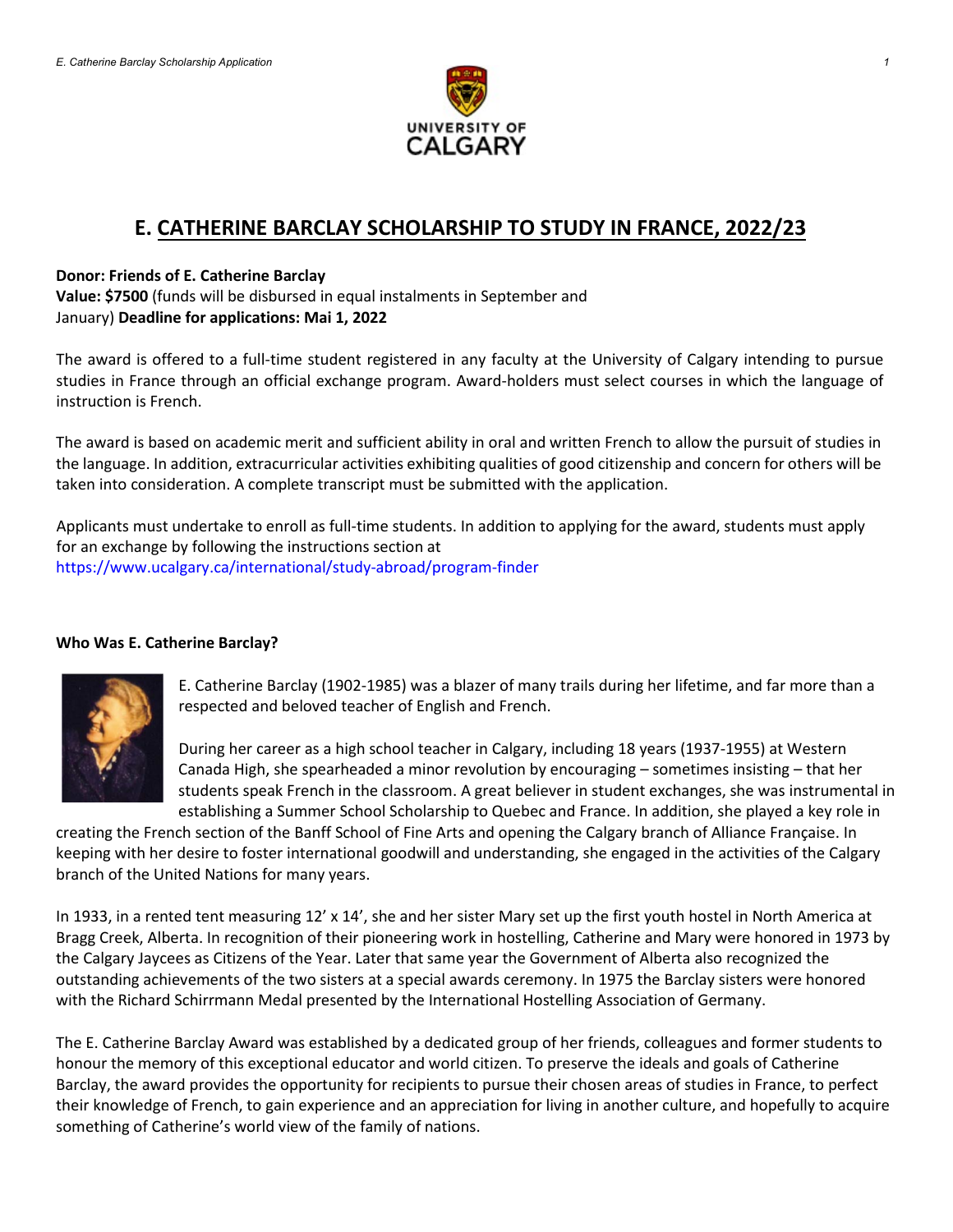| Mr.<br>1.<br>Ms.                                            |                                                                                                                                                |
|-------------------------------------------------------------|------------------------------------------------------------------------------------------------------------------------------------------------|
| <b>SURNAME</b>                                              | <b>GIVEN NAMES</b>                                                                                                                             |
|                                                             |                                                                                                                                                |
| 3. CURRENT ADDRESS                                          | <b>PERMANENT ADDRESS</b><br>Same as current                                                                                                    |
| Street<br><u> 1980 - Andrea Brand, amerikansk politik (</u> | Street                                                                                                                                         |
| City                                                        | City                                                                                                                                           |
| Province/Country                                            | Province/Country                                                                                                                               |
| Postal Code                                                 | Postal Code                                                                                                                                    |
| Home Telephone                                              | Home Telephone                                                                                                                                 |
| Other Telephone                                             | Other Telephone                                                                                                                                |
| Year Month<br><b>DATE OF BIRTH</b><br>4.                    | Day                                                                                                                                            |
| a partner institution in France?                            | For the upcoming year, are you planning to be registered in full-time studies for the period October through May at<br><b>YES</b><br><b>NO</b> |
| Year Entering: $2^{nd}$ $3^{rd}$ $4^{th}$ Other             |                                                                                                                                                |
| Faculty <b>Example 2018</b>                                 | Major<br><u> 1989 - Johann Barbara, martin amerikan basa</u>                                                                                   |
|                                                             |                                                                                                                                                |
|                                                             |                                                                                                                                                |
| 5.<br>6. State your reasons for pursuing studies in France  |                                                                                                                                                |

**7. Outline your extra-curricular activities demonstrating qualities of good citizenship and a concern for others** You may attach a separate sheet, if necessary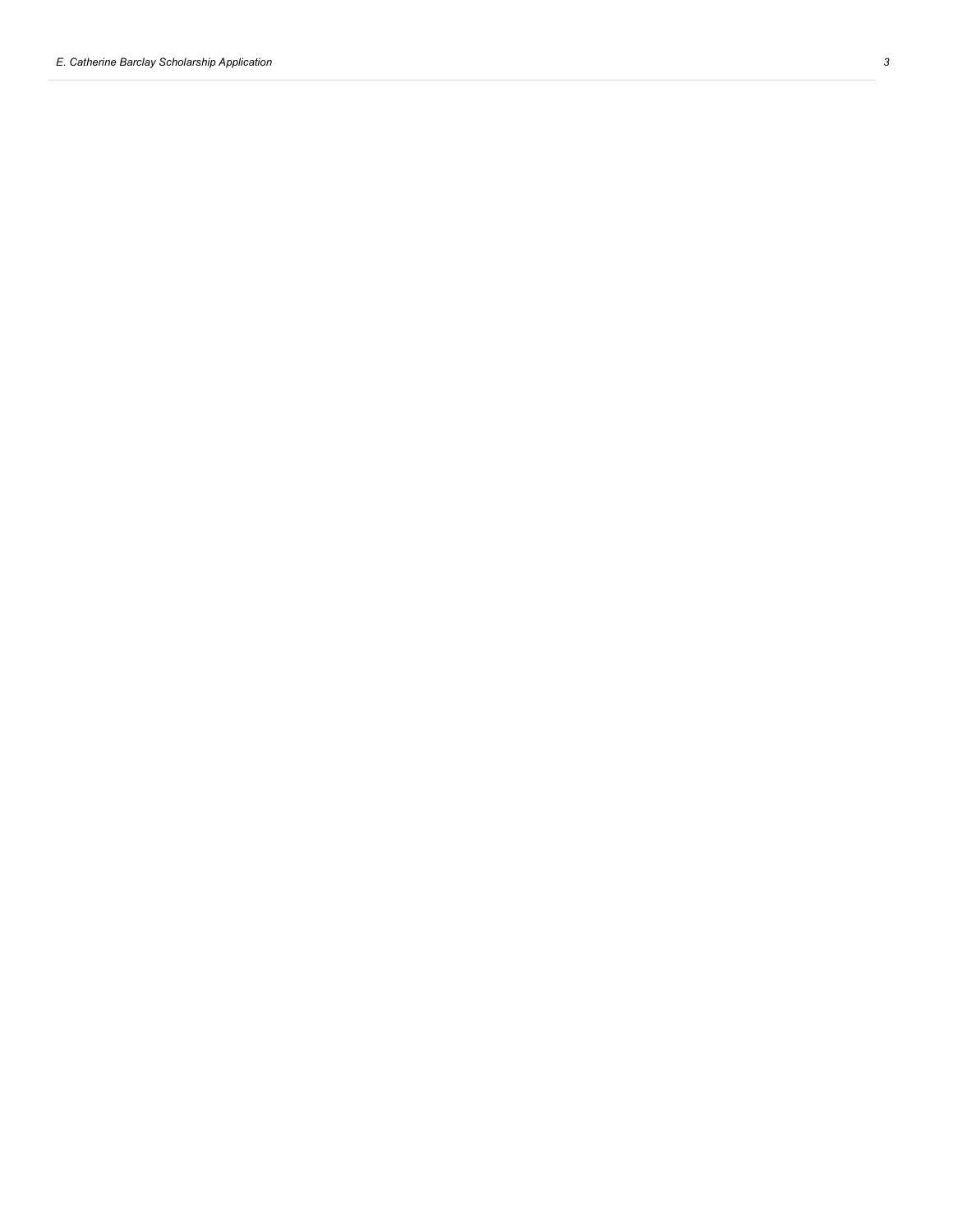#### **8. Briefly outline your future career plans**

| If so, when/where? Please comment on your experience |
|------------------------------------------------------|
|                                                      |
|                                                      |

#### **10. Which cultural differences do you foresee about living in France?**



#### **11. References**

A written *Reference Letter Request Form* must be given to each referee as confirmation of your request for a reference (copy attached). We recommend that you contact your referees as early as possible.

- A) Provide ONE confidential letter of recommendation from a person who can attest to your cultural aptitudes, qualities of good citizenship and demonstration of concern for others. The letter of recommendation should be emailed to: [centrefr@ucalgary.ca](mailto:centrefr@ucalgary.ca?subject=E.Catherine%20Barclay%20Scholarship)
- B) Provide the names of TWO instructors who can attest to your level of French and ability in oral and written French to allow the pursuit of studies in that language.

| Instructor #1 | e-mail address |
|---------------|----------------|
| Instructor #2 | email address  |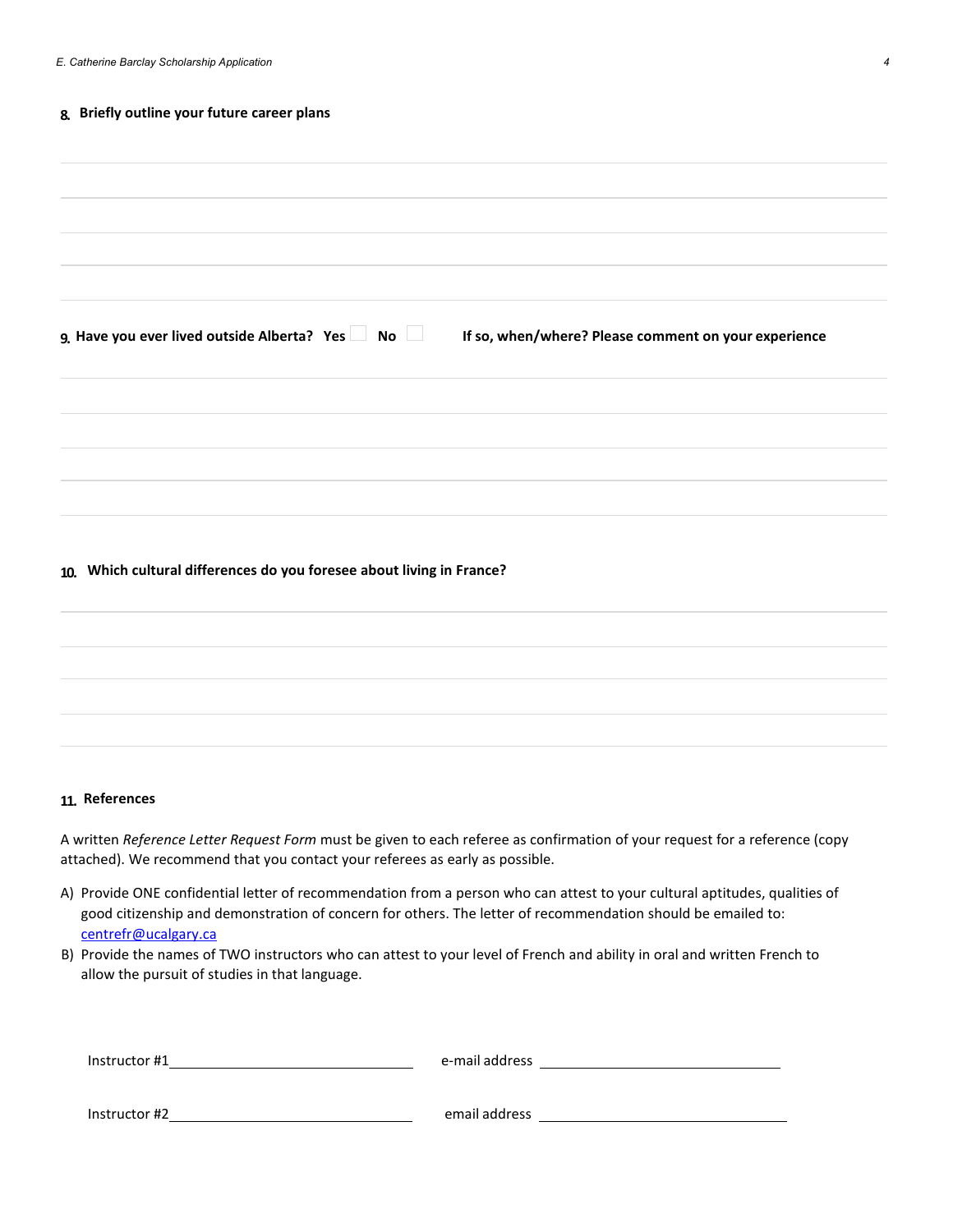**12. Please write, in French, an essay of 300-400 words, in answer to the questions:**

*Pourquoi voulez-vous participer à ce séjour en France? Quels avantages pensez-vous retirer d'un tel séjour?*

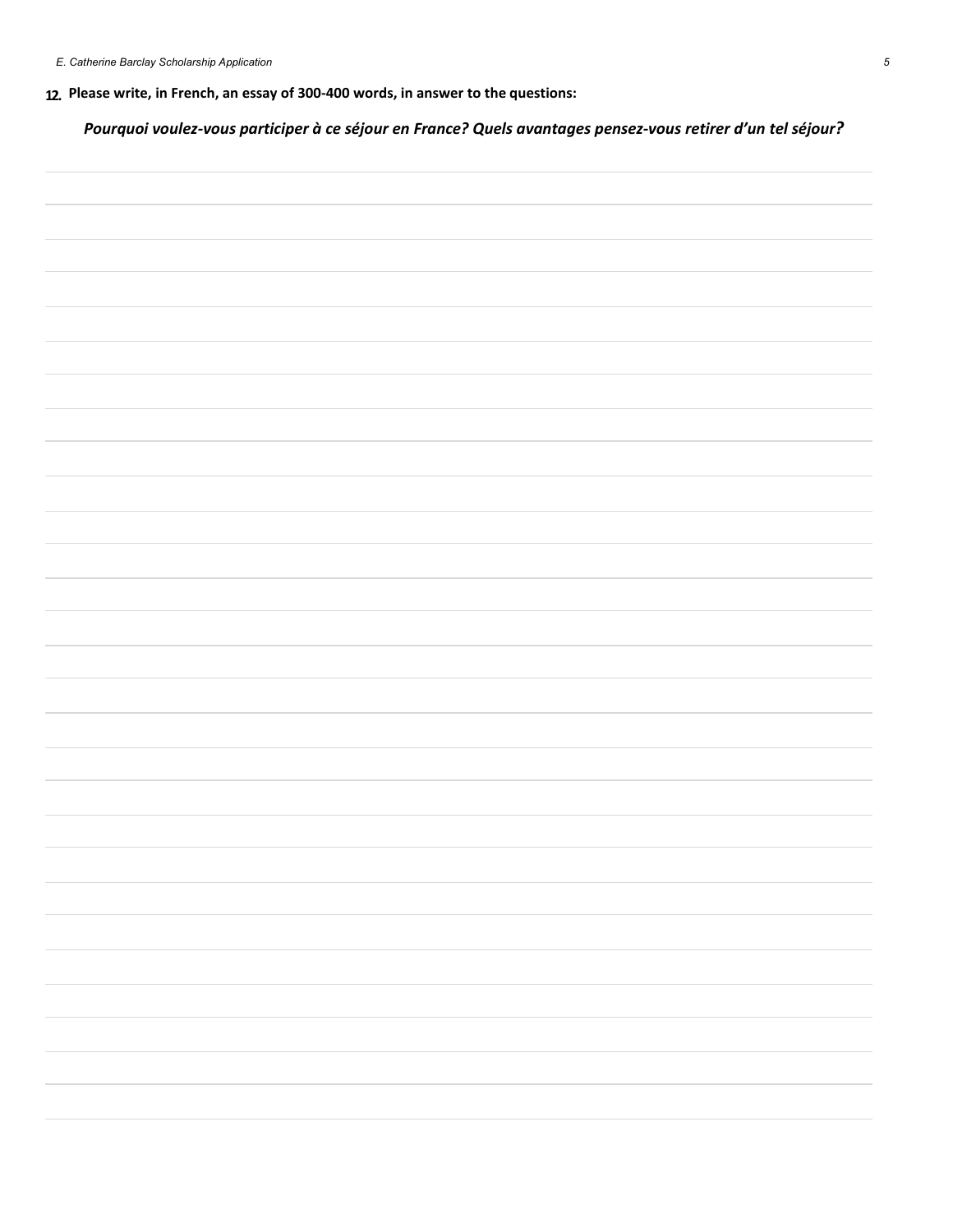

(If this form is not signed, a reference will not be provided.)

This information is collected under the authority of and in response to the Freedom of Information and Protection of Privacy Act. It is required to respond to the request. If you have any questions about the collection or use of this information, contact the Information and Privacy Co-ordinator at the University Archives, MLT 1218, 220-3602.